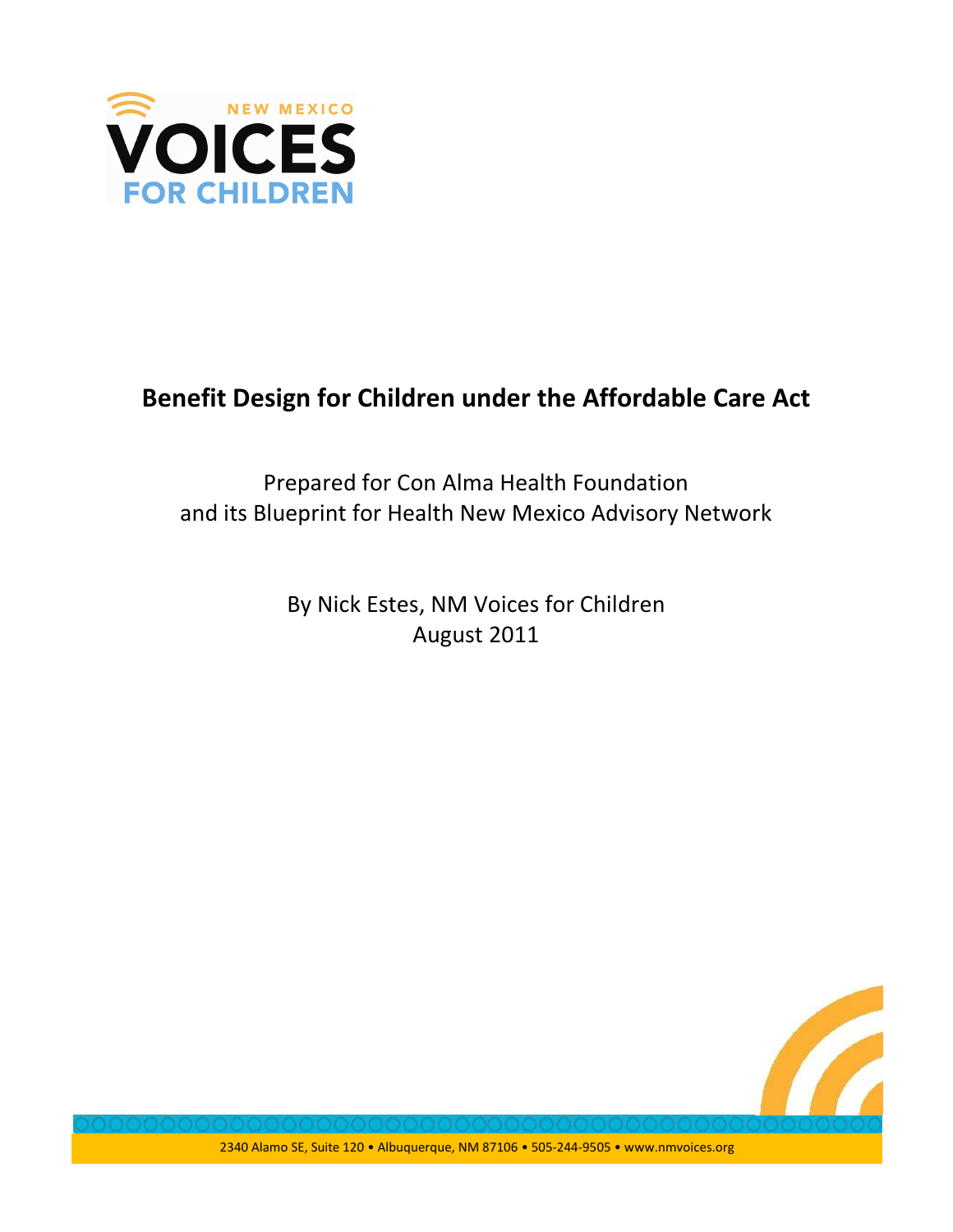# Benefit Design for Children under the Affordable Care Act

By Nick Estes, New Mexico Voices for Children August 2011

#### **Introduction and Executive Summary**

There are two principal sections of the Patient Protection and Affordable Care Act (Affordable Care Act or ACA) that specify that certain health care benefits be provided to both adults and children:

(1) Section 1001, adding a new section 2713 to the Public Health Service (PHS) Act, provides that all insurance plans must cover preventive services and immunizations recommended by specified health agencies without and cost-sharing—that is, without any deductibles or co-pays.

(2) Section 1201, adding a new section 2707 to the PHS Act, requires that new health insurance plans for individuals and small groups, including those to be offered on the new state exchanges must cover specified "essential health benefits," to be defined in detail this fall by the Secretary of Health and Human Services. Currently a draft is being developed with public input by the Institute of Medicine of the National Academy of Sciences.

At this point, defining these insurance benefits has been (in the case of category 1) or is being done (category 2) at the federal level. There will be state-level decisions to be made in the future, based on the federal framework. Groups in New Mexico should closely follow the development of the rules in category 2 because these will define what constitute essential benefits for insurance plans on the exchange. Ultimately, after adoption by the Secretary, if groups in New Mexico are not satisfied with the scope of the required benefits, the exchange could require additional benefits, but the state would have to pay for their costs.

## **Discussion**

#### 1. Preventive Services and Immunizations

Section 1001, section 2713 of the PHS Act, states that insurance plans offering coverage for infants, children, and adolescents, "shall, at a minimum, provide coverage for and shall not impose any cost sharing requirements for … evidence-informed preventive care and screenings provided for in the comprehensive guidelines supported by the Health Resources and Services Administration (HRSA)." The Division of Maternal and Child Health, part of HRSA, selected the American Academy of Pediatrics to develop the latest version of the "comprehensive guidelines" to which reference is made in the ACA. The guidelines were published in 2008 and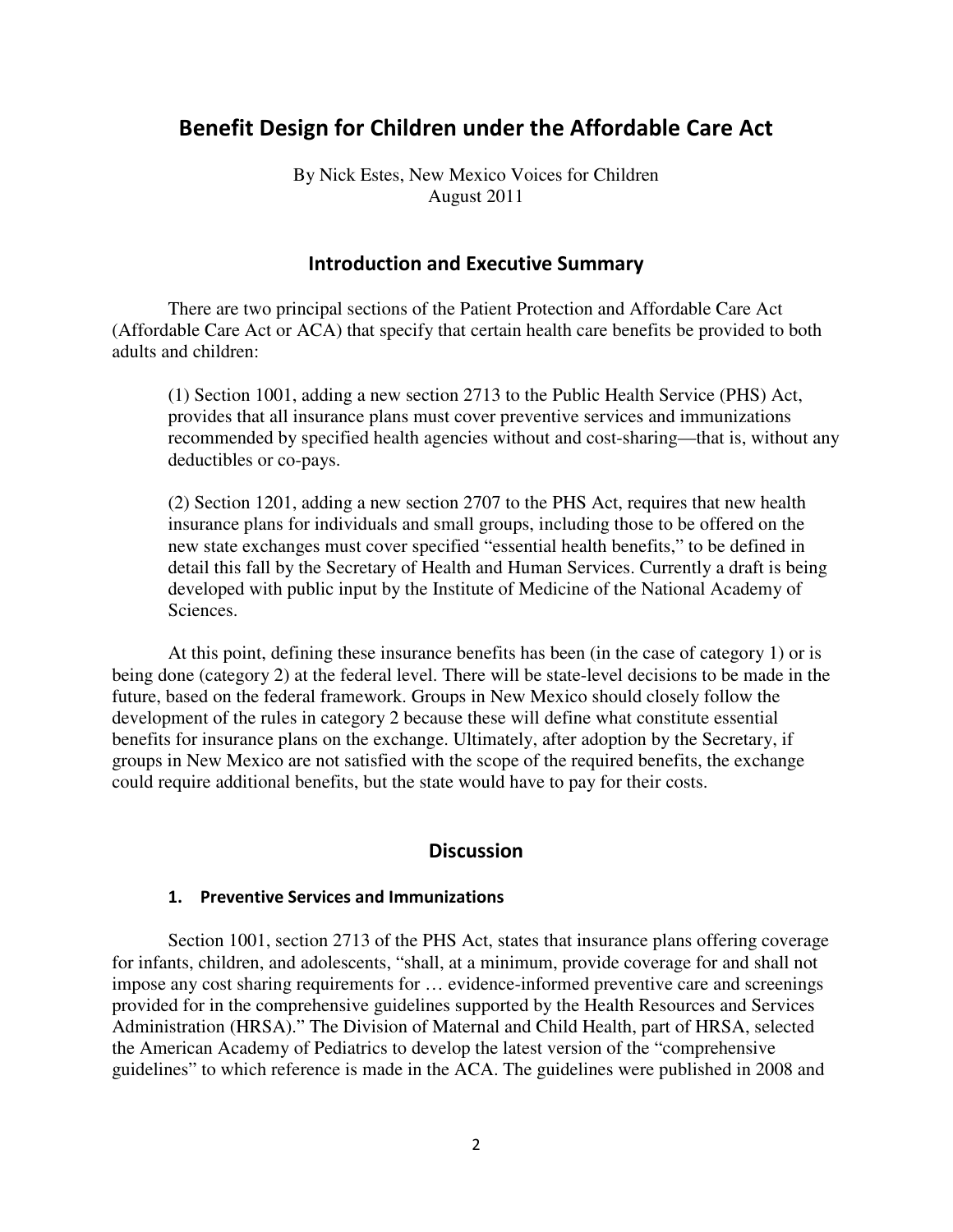are called: *Bright Futures: Guidelines for Health Supervision of Infants, Children, Adolescents*,  $3<sup>rd</sup>$  edition.<sup>1</sup>

*Bright Future* is a detailed comprehensive set of guidelines for health care professionals who deal with children and their families. Here is a description of the contents:

Part 1 features 10 chapters on key themes that recur in each stage of child development. Part 2 provides health supervision guidance and anticipatory guidance for the 31 recommended health supervision visits from infancy through late adolescence. Each visit:

- Starts with a context that captures the child at that age;
- Contains handy lists and tables that summarize interval history questions, parentchild and developmental observation, physical exam, medical screening, and immunizations;
- Lists five priorities that help you focus your discussions with parents and children on the most important issues for that visit; and
- Provides anticipatory guidance for each priority sample questions and discussion points help you talk to children and families.

The *Bright Futures* website (http://brightfutures.aap.org/) contains the details of the guidelines and lists materials that are available for study and training. The *Bright Futures* guidelines have been specified by CMS as fulfilling the Early Periodic Screening, Diagnosis and Treatment (ESPDT) services required for children enrolled in Medicaid by 42 USC Section 1896a(a)(43). EPSDT services are outlined in 42 USC Section 1905 $(r)$ . The CMS State Medicaid Manual, Section 5312.2, indicates that *Bright Futures* guidelines are appropriate for EPSDT.<sup>3</sup>

The requirement to follow the *Bright Futures* guidelines went into effect last September 23. The ACA does not require further state action with respect to these guidelines. All health insurance plans in the country—public and private—must offer the benefits specified in the guidelines with no cost sharing by the enrollees or their families. It will be up to the New Mexico Department of Insurance and the Medical Assistance Division of the state's Human Services Department to ensure that private health care plans and Medicaid plans, respectively, offer these benefits to children and their families.

#### 2. "Essential Benefits" Required of Health Plans in the Exchange

The ACA will allow individuals and businesses to purchase health insurance directly through state exchanges—competitive marketplaces where buyers can compare coverage of various health insurance plans offered by insurance companies. Individuals and families with incomes between 138 and 400 percent of the Federal Poverty Level will be eligible for tax credits to subsidize their purchase of an insurance plan. It has been estimated that about twothirds of the individuals who will purchase health insurance through the exchanges will be eligible for a federal subsidy. $4$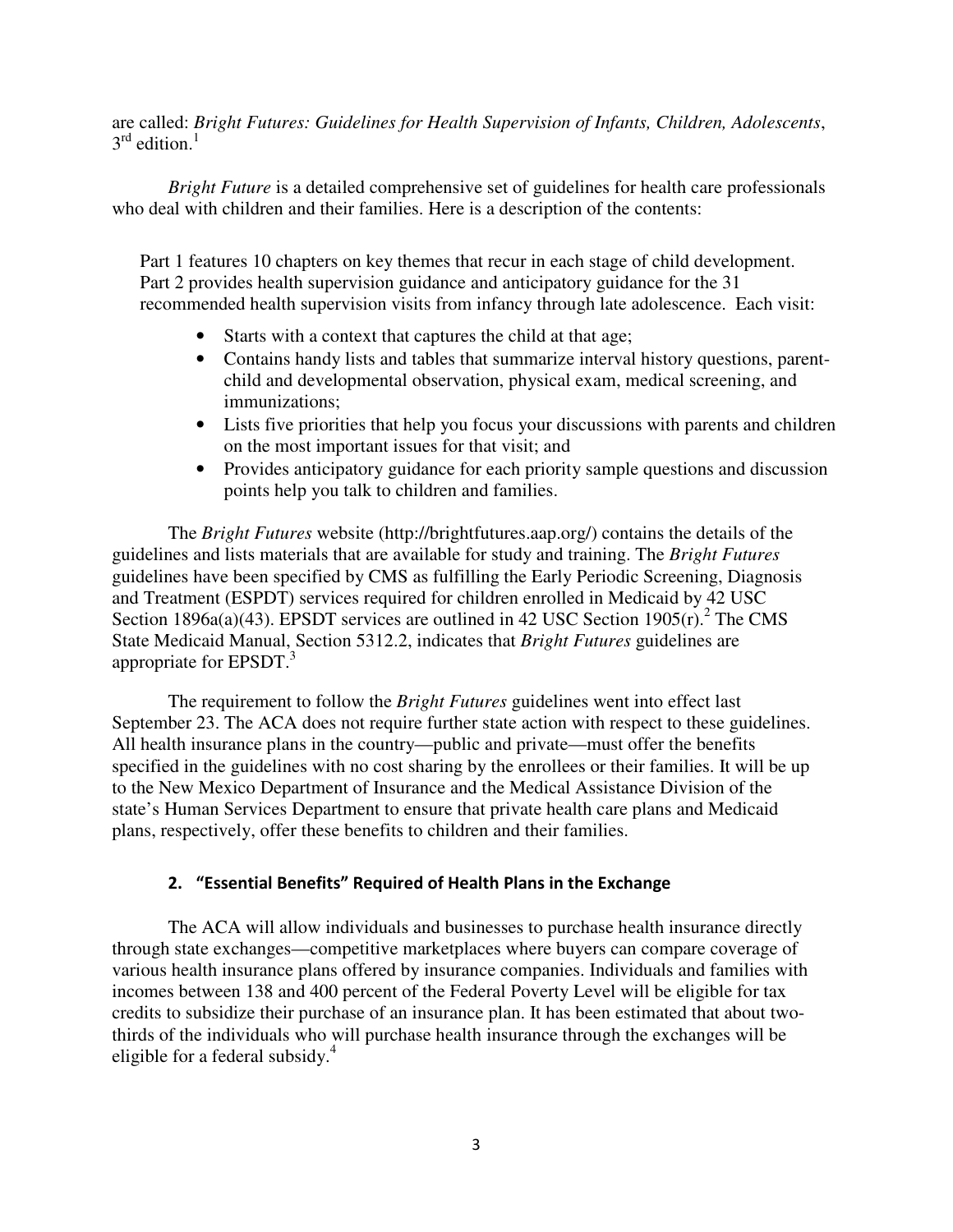The ACA requires that plans offered on the exchanges be "qualified health plans" (QHPs) that may vary in coverage levels but which must all meet certain standards in categories of care and certain limits on patient cost sharing. These qualified plans must all offer certain "essential health benefits" broadly described in the ACA, section 1302(b). The Secretary of HHS must develop detailed definitions of these benefits based on the scope of benefits offered by a typical employer plan, and is planning to issue definitions in the fall of 2011.

There are ten general categories of "essential health benefits" specified in section 1302(b) of the ACA: ambulatory patient services; emergency services; hospitalization; maternity and newborn care; mental health and substance use disorder services including behavioral health treatment; prescription drugs; rehabilitative and habilitative services and devices; laboratory services; preventive and wellness services and chronic disease management; and pediatric services including oral and vision care.

The U.S. Secretary of Labor has recently reported on her survey of the scope of benefits offered by typical employer plans across the country, which must form the basis of the definition of the "essential health benefits."5

The Secretary of HHS, Kathryn Sibelius, asked the Institute of Medicine, part of the National Academy of Sciences, to conduct a detailed study and make recommendations on the criteria and methods for determining and updating the essential health benefits package. The IOM appointed a committee.<sup>6</sup> Here is the committee's summary of its responsibilities:

The committee will identify the criteria and policy foundations for determination of the essential health benefits offered by QHPs taking into account benefits as described in sections  $1302(b)(1)$  and  $1302(b)(2)(A)$ , and the committee will assess the methods used by insurers currently to determine medical necessity and will provide guidance on the "required elements for consideration" taking into account those outlined in section 1302(b)(4)()A-G), including ensuring appropriate balance among the categories of care covered by the essential health benefits, accounting for the health care needs of diverse segments of the population, and preventing discrimination against age, disability, or expected length of life. The committee will also take into account language in 1302 on periodic review of essential health benefits, other sections of the Affordable Care Act, for example, coverage of preventive health services ([ACA section 1001, PHS] section 2713), utilization of uniform explanation of coverage documents and standardized definitions ([ACA section 1001, PHS] section 2715), and other relevant tasks found in the Affordable Care Act for the Secretary HHS. The committee will provide an opportunity for public comment on the tasks of defining and revising the essential health benefits.

The Institute of Medicine Committee has held a number of public hearings and has taken numerous submissions. The American Academy of Pediatrics' testimony about the coverage of benefits for children is online.<sup>7</sup> Here are some of the AAP representative's remarks:

"…the health care needs of infants, children, and adolescents are sufficiently distinct from those of adults that a health care system designed for adults will not meet the needs of America's children and should not be imposed upon them. … Consideration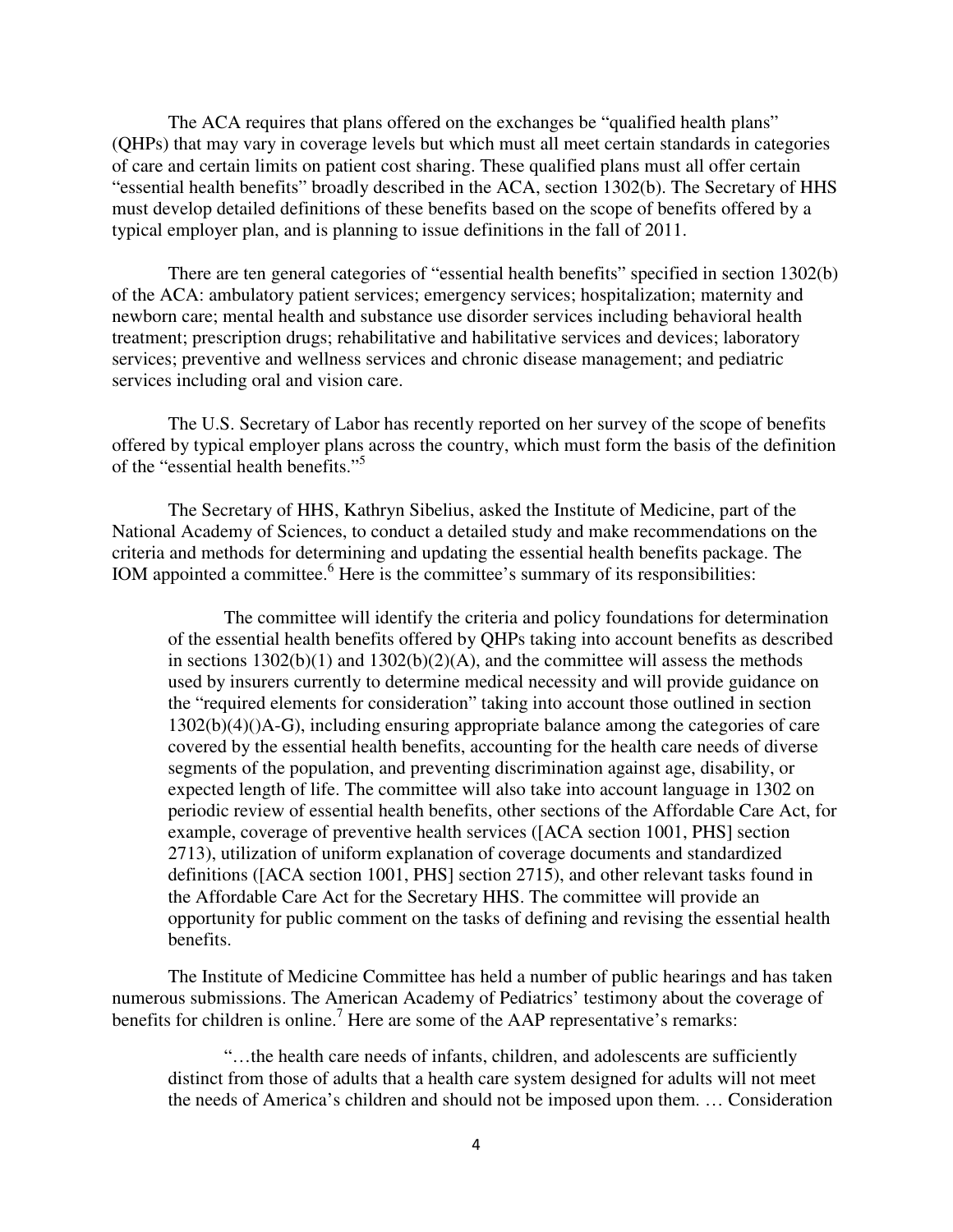of the unique characteristics of children must and should frame all plans for the design and financing of health care services for this segment of the population. …

"1) medically necessary services includes prevention, diagnosis, treatment, amelioration or palliation of physical, mental, behavioral, genetic or congenital conditions, injuries or disabilities and needs to be age appropriate; and 2) interventions should be evidence based but since large scale randomized controlled trials are significantly less plentiful for children than for adults, when that standard is lacking observational studies, professional standards of care, or consensus of pediatric expert opinion must serve as acceptable substitutes. … EPSDT should serve as the standard along with *Bright Futures* recommendations."8

A specific list of the basic pediatric benefits recommended by the Academy of Pediatrics is attached as Appendix 1 (page 7). The complete written statement of the Academy of Pediatrics to the Institute of Medicine is attached as Appendix 2 (page 9).

After the Institute of Medicine submits its recommendations to the Secretary of HHS, she will formulate a proposed rule defining "essential health benefits," including the benefits specific to children, and the public will have at least 60 days to comment. After receiving and considering public comments, the Secretary will issue a final rule.

The HHS definition of "essential health benefits" will be binding on all individual and small group plans in all the states. In particular, small group and individual insurance plans offered on the exchanges must cover those benefits.

It is possible for individual state exchanges to require additional benefits. However, the state will have to pay for those additional benefits (ACA section 1311(d)(3)(B)). This is a reason that advocates should urge the Secretary to include all appropriate pediatric benefits in the definition of "essential health benefits."

#### **Conclusion and Opportunities for New Mexico**

New Mexico Voices for Children recommends that all interested parties in New Mexico follow the development of the HHS definitions of "essential health benefits" with some care, and comment to the Secretary of HHS if the proposed definitions appear to need modification. Since these requirements will extend to all programs in the exchange, and since about two-thirds of the individuals and families using the exchange are expected to be of low- to moderate- incomes (and therefore able to receive subsidies), it will be critical to extending health equity that the plans on the exchange offer all appropriate benefits, both for adults and children.

After the definitions are adopted, interested parties will have to evaluate them and determine with the health insurance exchange in New Mexico should require insurance companies offering plans on the exchange to offer additional benefits, beyond those required by the HHS definitions. Obviously, that evaluation and determination cannot take place until the final definitions are issued, sometime this fall or winter.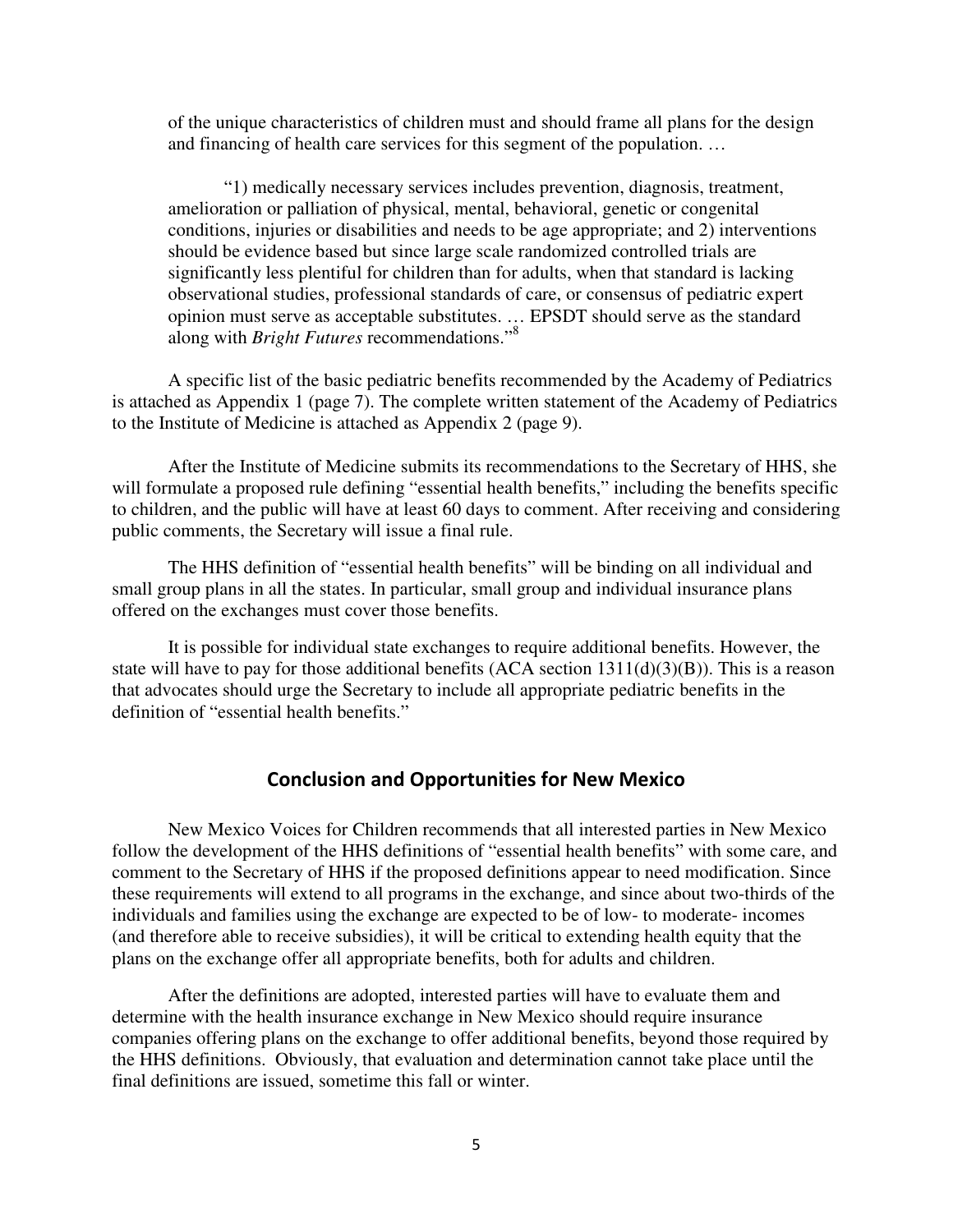# **Endnotes**

<sup>1</sup> Found on the web at http://brightfutures.aap.org/.

<sup>2</sup> EPSDT broadly includes: medical screens according to a periodicity schedule, including a comprehensive health and developmental history, an unclothed physical exam, immunizations, lab tests, and health education; vision, hearing, and dental services; and the necessary treatments and services (consistent with the scope of benefits under the Medicaid Act, 42 U.S.C. 1396(d)(a)) to correct or ameliorate physical and mental illnesses.

<sup>3</sup> http://www.cms.hhs.gov/manuals/pub45/pub\_45.asp.

<sup>4</sup>Georgetown Center for Children and Families.

<sup>5</sup> See, http://www.bls.gov/ncs/ebs/smb\_health.htm.

<sup>6</sup> The committee's website is http://iom.edu/Activities/HealthServices/EssentialHealthBenefits.aspx.

<sup>7</sup> The American Academy of Pediatrics' testimony is at http://aap.org/advocacy/washing/Testimonies-Statements-Petitions/01\_14\_11\_%20IOM\_EHBCommittee\_RacineTestimony.pdf.

<sup>8</sup> See endnote 2 for scope of EPSDT services.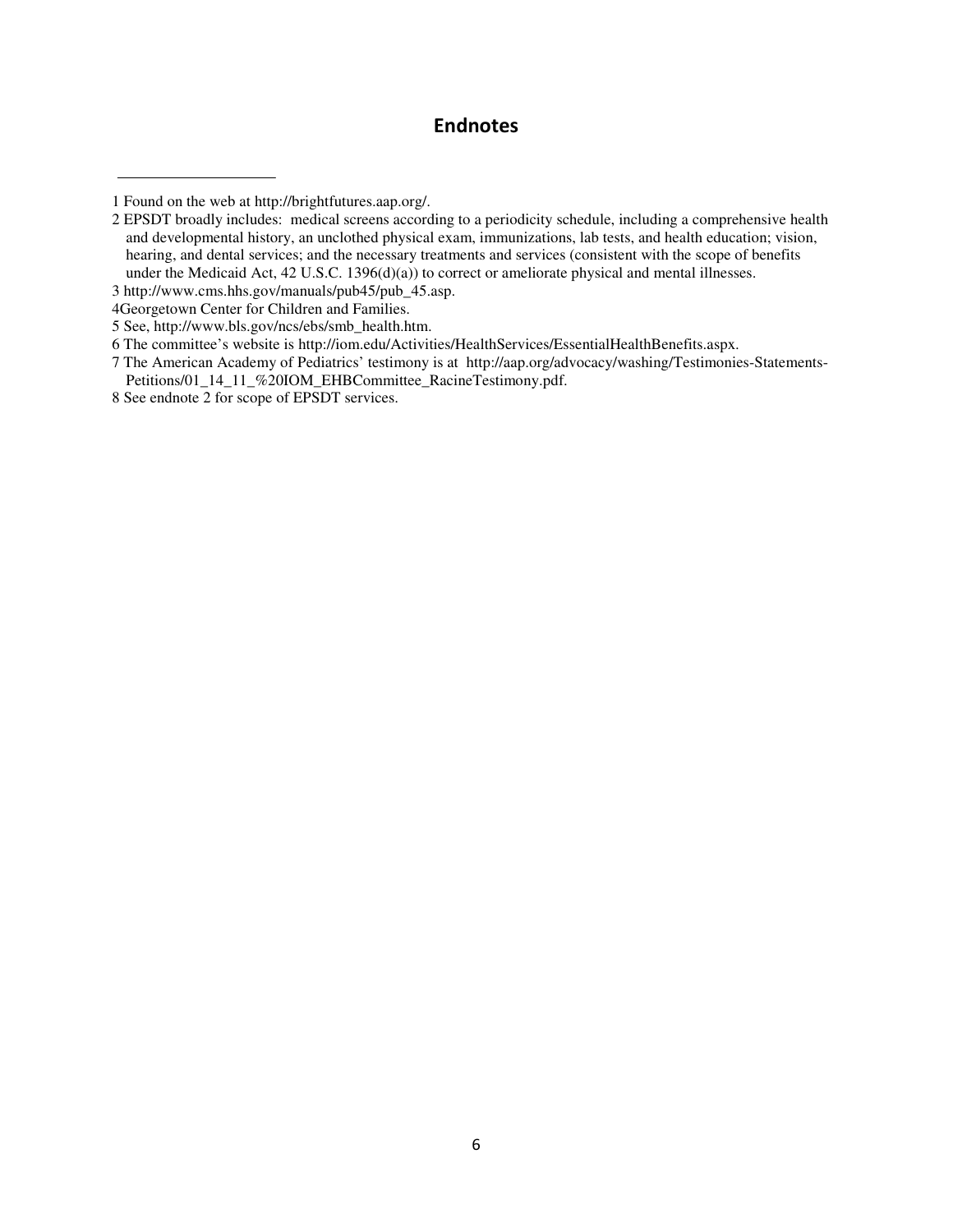# **Appendix 1**

#### **American Academy of Pediatrics** Scope of Health Care Benefits for Children from Birth Through Age 21 (2006)

(excerpt, complete list of benefits--full text at http://aappolicy.aappublications.org/cgi/reprint/pediatrics;117/3/979.pdf)

#### **MEDICAL CARE**

1. Medical care including  $(a)$  health supervision with preventive care (including immunizations, hearing and vision screening, developmental surveillance, and anticipatory guidance) according to the AAP "Recommendations for Preventive Pediatric Health Care,"3 the most current version of the "Recommended Childhood and Adolescent Immunization Schedule,"<sup>4</sup> Guidelines for Health Supervision III,<sup>5</sup> and Bright Futures: Guidelines for Health Supervision of Infants, Children, and Adolescents<sup>6</sup> and  $(b)$  diagnosis, treatment, and educational counseling of children with acute and chronic conditions, including developmental delays and disabilities, behavioral and emotional problems, and learning disorders

2. Pediatric medical subspecialty services 3. Family planning and reproductive health services

4. Pregnancy services including (a) genetic counseling and related services as needed, (b) prenatal care,  $(c)$  prenatal consultation with a pediatrician, (d) peri-natal case management, (e) care of all complications,  $(f)$  counseling and services for all pregnancy and fetal management options, and  $(q)$  care for the pregnancy of a covered dependent of a policyholder; prenatal care should include evaluation of psychologic risk factors

5. Care of all newborn infants, including (a) attendance

and management at high-risk deliveries or those mandated by hospital regulations,  $(b)$  health supervision,  $(c)$  treatment of congenital anomalies and other medical and surgical conditions, (d) newborn intensive care services, (e) newborn hearing screening,  $\phi$  newborn screening for metabolic and genetic disorders,  $(q)$  a follow-up visit in the child's home or in the physician's office within 48 hours of discharge when indicated by the infant's physician,  $(b)$  lactation counseling to increase successful breastfeeding initiation and

duration, and  $(i)$  a reasonable pediatric length of stay to allow for identification of early problems and to ensure that the family is able and prepared to care for the infant at home if the mother has to remain hospitalized because of complications<sup>8</sup> 6. Vision services including screening, examinations, corrective lenses, and access to pediatric ophthalmologists for diagnostic and therapeutic services

7. Audiology services including screening, evaluations, hearing aids, cochlear implants, and recommended therapy

8. Physician-directed, accurate pediatric medical information by telephone, telemedicine, e-mail, and other Internet services for established patients related to pediatric care compliant with regulations of the Health Insurance Portability and Accountability Act of 1996 (HIPAA [Pub L No.  $104 - 191$ 

9. Laboratory and pathology services 10. Screening for metabolic and genetic disorders 11. Diagnostic and therapeutic radiology services, including age-appropriate sedation as needed 12. Coverage for prescription drugs determined by pediatric standards of care and not limited to labeled indications only<sup>9</sup>

#### **CRITICAL CARE**

13. Emergency medical and trauma care services specifically for children, including while traveling outside of the coverage network area 14. Pediatric inpatient hospital and critical care

services

15. Emergent and non-emergent transfer/ transport to a hospital or health facility, between health facilities, and between home and health facilities when indicated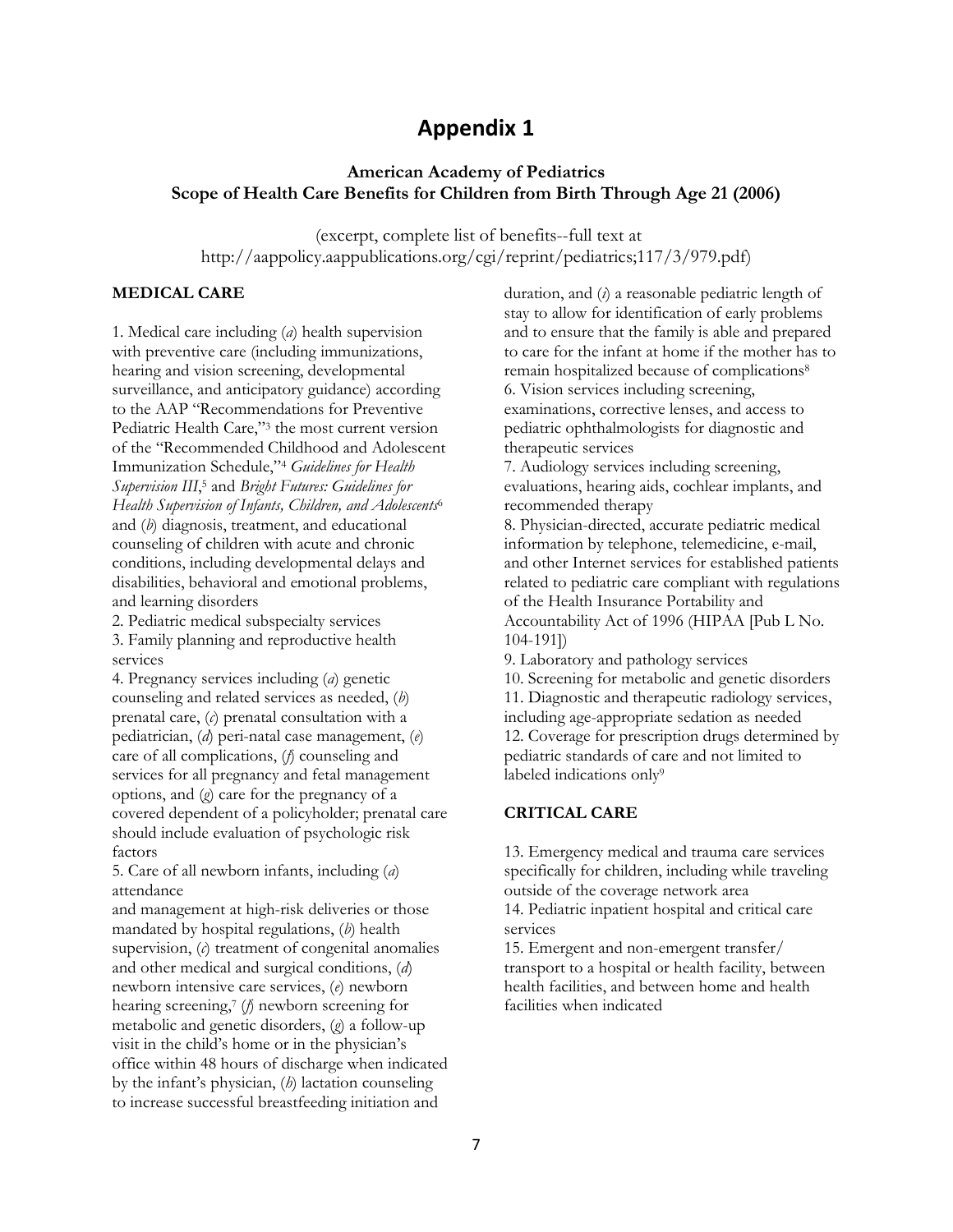#### PEDIATRIC SURGICAL CARE

16. Pediatric surgical care including comprehensive repair of congenital anatomic malformations

17. Pediatric surgical subspecialty services 18. Anesthesia services including monitored anesthesia care and appropriate pain management for acute and chronic pain management

#### **BEHAVIORAL HEALTH SERVICES**

19. Mental health services including  $(a)$  individual, group, and family therapy,  $(b)$  psycho-educational testing,  $(c)$  evaluation,  $(d)$  crisis management,  $(e)$ inpatient and day treatment, (f) residential care, and  $(g)$  pharmacotherapy; this should also include the following services: the evaluation and treatment of attention-deficit/hyperactivity disorder and other related behavioral disorders and treatment of eating disorders, learning disabilities, and related disorders<sup>10, 11</sup> 20. Services for substance use disorders, including ( $a$ ) screening and early intervention,  $(b)$  individual, group, and family therapy, (c) psychological testing,  $(d)$  crisis management,  $(e)$  inpatient and outpatient treatment, and  $(f)$  residential care 21. Comprehensive medical and psychologic evaluation and treatment for suspected child physical, emotional, and sexual abuse and neglect in both inpatient and outpatient settings

#### **SPECIALIZED SERVICES FOR CHILDREN WITH SPECIAL HEALTH CARE NEEDS**

22. Care coordination in the pediatric medical home and comprehensive case management from other community agencies and insurers<sup>12</sup> 23. Intermediate or skilled nursing facility care in residential and rehabilitation settings 24. Physical, occupational, speech (including speech generation), and respiratory therapy for rehabilitation and habilitation provided in medical centers, private/public-sector offices, schools, residential settings, and the home 25. Home health care services including but not limited to physician supervision of care, therapies, private-duty nursing, and home health aides<sup>13</sup> 26. Nutritional evaluation and counseling services by pediatricians, dietitians, nutritionists, and other therapists for eating disorders (including primary obesity, anorexia, and bulimia) and specific nutritional deficiencies

27. Special diets, special infant formulas, nutritional supplements, and delivery (feeding) devices for nutritional support and disease-specific metabolic needs<sup>14</sup>

28. Rental or purchase, maintenance, and service of durable medical equipment (see Appendix)

29. Disposable medical equipment (see Appendix) 30. Respite services for caregivers of children with

special health care needs 31. Palliative and hospice care for children with

terminal illnesses

## PEDIATRIC ORAL HEALTH

32. Preventive and restorative pediatric dental care including fluoride varnish, sealants, and oral surgery, including moderate sedation and general anesthesia

33. Functional orthodontia

#### **APPENDIX**

#### **Examples of Durable Medical Equipment Required in Pediatrics**

1. Equipment necessary to administer aerosolized medications and monitor their effects (nebulizer, spacers for inhalers, peak flow meters)

- 2. Glucometers, insulin pumps
- 3. Breast pumps
- 4. Prostheses/braces
- 5. Electrical and other types of ventilators
- 6. Cardiorespiratory monitors
- 7. Oxygen concentrators
- 8. Pulse oximeters
- 9. Wheelchairs
- 10. Hearing aids

#### **Examples of Disposable Medical Equipment**

1. Diapers for physically compromised patients

- 2. Urine catheters
- 3. Feeding supplies (tubing, pumps, etc)
- 4. Intravenous line tubing and intravenous catheters
- 5. Ostomy supplies
- 6. Test strips, lancets, and other diabetic supplies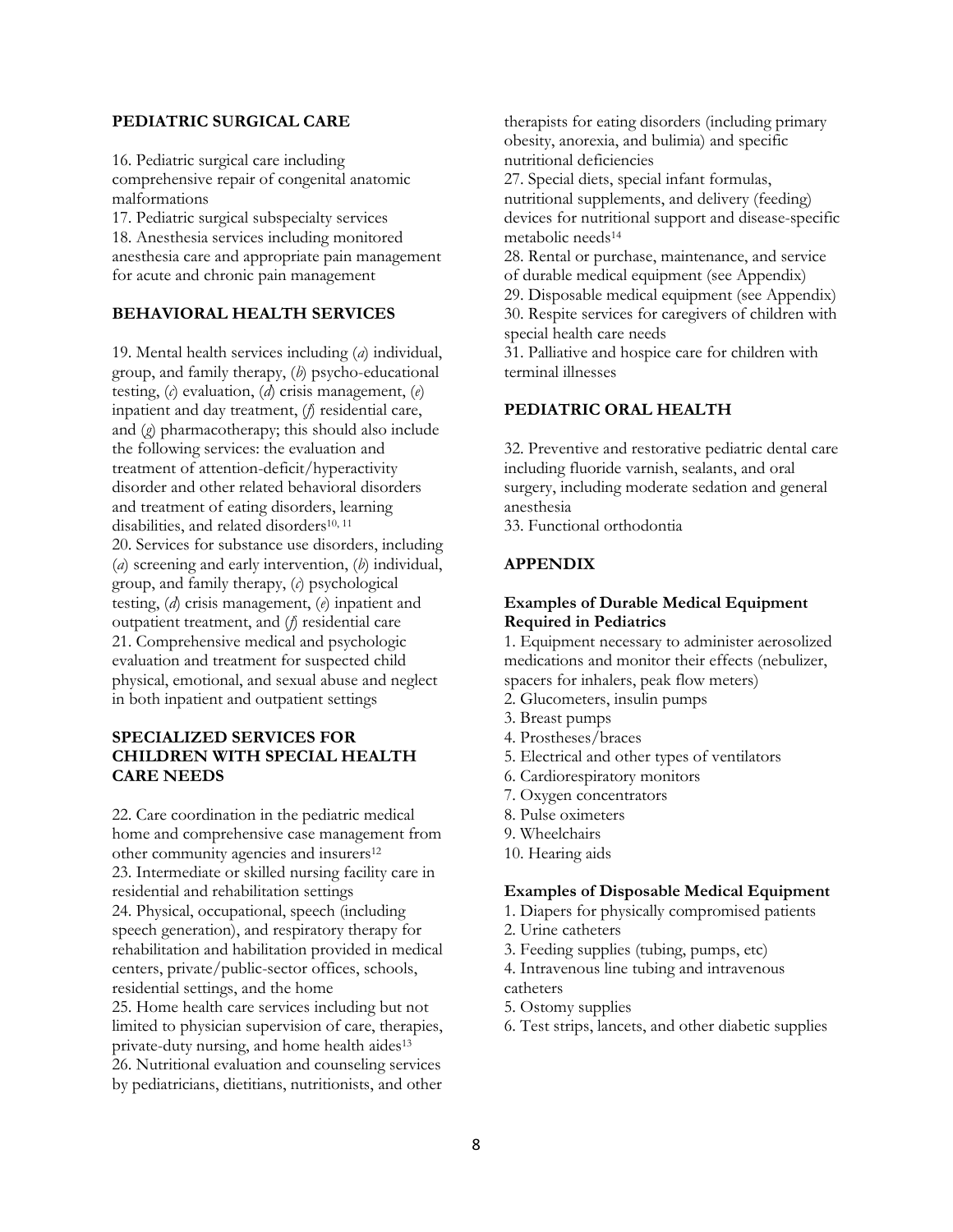# **Appendix 2**

Institute of Medicine (IOM) Essential Health Care Benefits Public Comment Form for Questions American Academy of Pediatrics' Responses

## *1. What is your interpretation of the word "essential" in the context of an essential health benefit package?*

In addition to the Bright Futures guidelines highlighted below, essential health benefits should include services that are age-appropriate and cover acute care services in both the inpatient and outpatient settings, inpatient and chronic care services, including developmental, pregnancy-related and other reproductive health, newborn care, substance abuse disorders, emergency services, facilitative, habilitative, and rehabilitative services and devices, including hearing aids and speech services, palliative, home health and hospice care services, prescription drugs, vision care services, and oral health services reflecting the scope of benefits recommended by the American Academy of Pediatrics (http://aappolicy.aappublications.org/cgi/reprint/pediatrics;117/3/979.pdf) and the National Business Group on Health (Investing in Maternal and Child Health: An Employer's Tool Kit. Washington, DC: 2007.) In fact, essential benefits for children are not just preventive services but all services that promote optimal growth and development.

Section 1302 of the Affordable Care Act delineates essential health benefits, including explicit reference to pediatric services (including oral and vision care). This section could hold the key to guaranteeing that children have access to a structured and stable set of clinically appropriate benefits. However, children represent a population with unique health care needs, often referred to as the "4 Ds": development, dependency, differential epidemiology, and demographics. It is necessary to consider these child-specific needs in defining "essential" in terms of a health insurance benefit package. Children experience rapid developmental changes during infancy, childhood, and adolescence. These changes need to be taken into account in designing an "essential" health benefit package because the needs of children are not static throughout their life; rather they are dynamic and are directly associated with those services, interventions, and procedures needed to maximize their health and well-being during the stages of their life. It is essential to recognize that a critical contributor to optimal adult health is the provision of social, health, and mental health coordinated care for children.

Also, the implementation of the Patient Protection and Affordable Care Act (PPACA) created Section 2713 of the Public Health Services Act, Coverage of Preventive Health Services. This vital provision requires new health plans to cover, with no cost-sharing, "with respect to infants, children, and adolescents, evidence-informed preventive care and screenings provided for in the comprehensive guidelines supported by the Health Resources and Services Administration, "meaning the services outlined in *Bright Futures: Guidelines for Health Supervision of Infants, Children and Adolescents."* 

*Bright Futures* was updated most recently in 2008 and offers *the* only existing comprehensive clinical guidelines for pediatric preventive health care. Development of the current third edition was led by the AAP in partnership with the Health Resources and Services Administration's Maternal and Child Health Bureau. Its development was an evidence-informed, active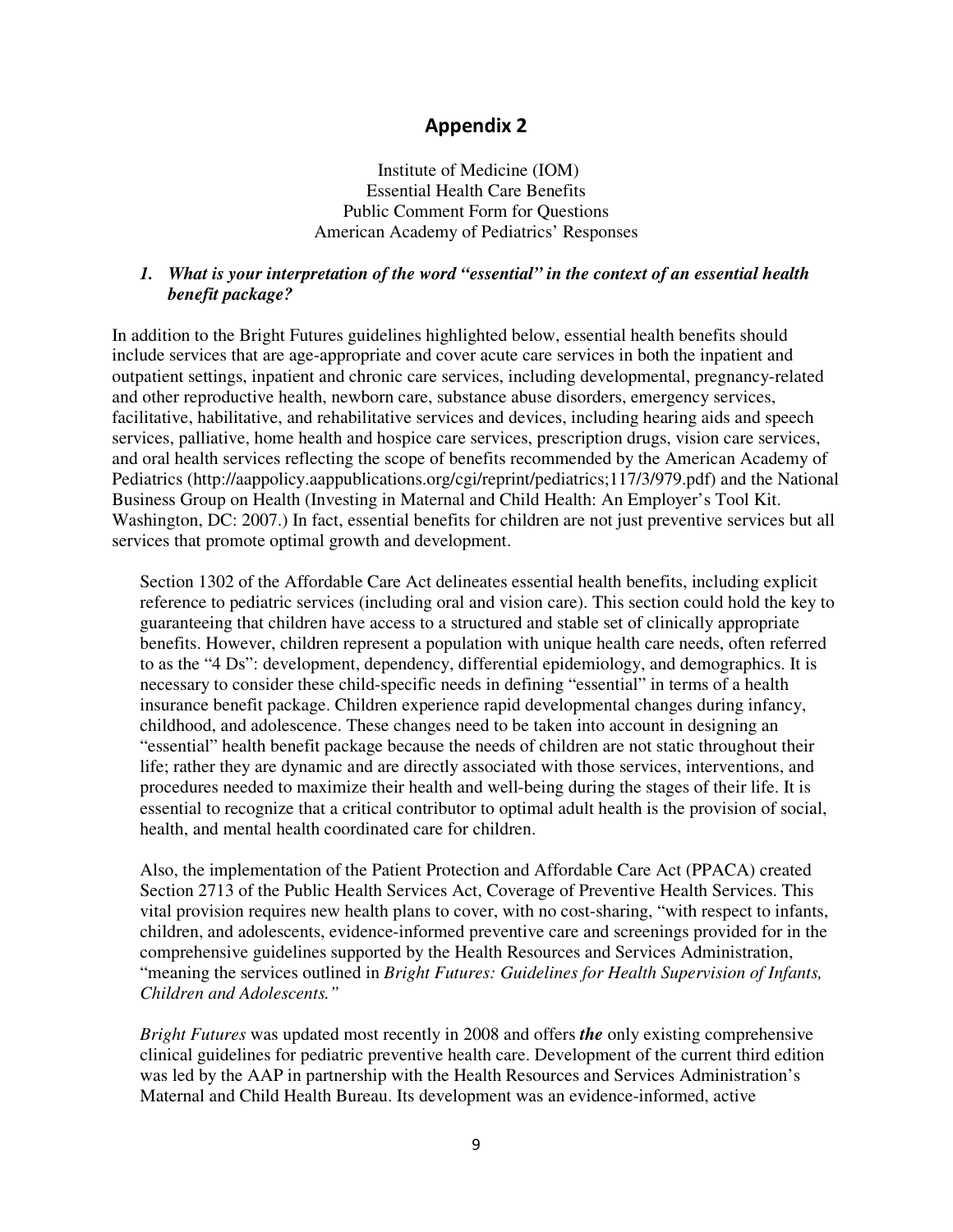collaboration with a wide range of organizations, including those representing other physicians, nurses, insurance companies, mental health providers, dentists, school health, families, and consumer groups, and many others. Representatives from the Centers for Disease Control and Prevention, Substance Abuse and Mental Health Services Administration, and the Indian Health Service also contributed to the development of these national guidelines.

Perhaps the best-known aspect of *Bright Futures* is the schedule of "well-child visits," also known as the "periodicity schedule". Guidance for these visits is divided between Health Supervision and Anticipatory Guidance. Health Supervision covers medical history, observation of the parent-child interaction, surveillance of development, physical examination and immunizations. Anticipatory Guidance comprises the array of topics in which pediatricians are expected to give parents guidance to prevent illness and promote health. These topics help parents address nutrition, physical activity, behavioral issues, discipline, safety, and injury prevention and much more.

#### *2. How is medical necessity defined by insurers and then applied in coverage determinations? What are the advantages/disadvantages of current definitions and approaches?*

Medical necessity as defined in current Medicare language continues to be a major influence in medical necessity definitions deployed by private health plans. Most health plans invoke the term in the coverage of benefit information; however, it seems to be defined mostly by its own words. With respect to the clinician or patient, the term is usually used only when services are reviewed for denial. It may be because of this that services to which the term applies are generally only high cost. By default then, other provided services are medically necessary. Pediatricians often report that all manner of laboratory studies can be ordered without question and without correlation to a diagnosis and then reimbursed as presumed medically necessary. While Medicare recently introduced safeguards to prevent this, those guidelines are inconsistently applied.

The claimed advantage to application of the term medical necessity is that it holds the promise of creating some standardization to diagnosis, evaluation and treatment. Advocates claim that medical necessity is being based on sound evidence or that it is at least evidence informed. But reliance on adult-oriented disease management and definitions of evidence do not serve to identify or describe evidence relating to health care for children in whom growth, development and greatly extended time horizons need to be considered.

Based on this, there are some additional special considerations the American Academy of Pediatrics (the Academy) wishes to highlight. First, large-scale clinical trials, and in turn evidence-based medicine, are not as extensive in pediatrics as in adult medicine; therefore, in considering specialized contracts for urgent care appeals and for experimental and investigational treatments, HHS and/or DOL should ensure that any organization sanctioned to conduct benefit and/or coverage reviews are equipped with appropriate knowledge of pediatric medical necessity model contract knowledge and include pediatric-specific medical expertise. Bright Futures guidelines (which are referred to in section 2713 of the Affordable Care Act as the appropriate preventive services package for no co-pay (note: if the patient stops paying a co-pay or cost share for a preventive service, the health plan should pay that amount in its payment to physicians – in short, make the physician "whole") coverage in non-grandfathered health plans) state: "For many interventions that are commonly performed in child or adolescent care, no, or few, properly constructed studies have been done that link the intervention with intended health outcomes. Absent evidence does not demonstrate a lack of usefulness, however. The lack of evidence of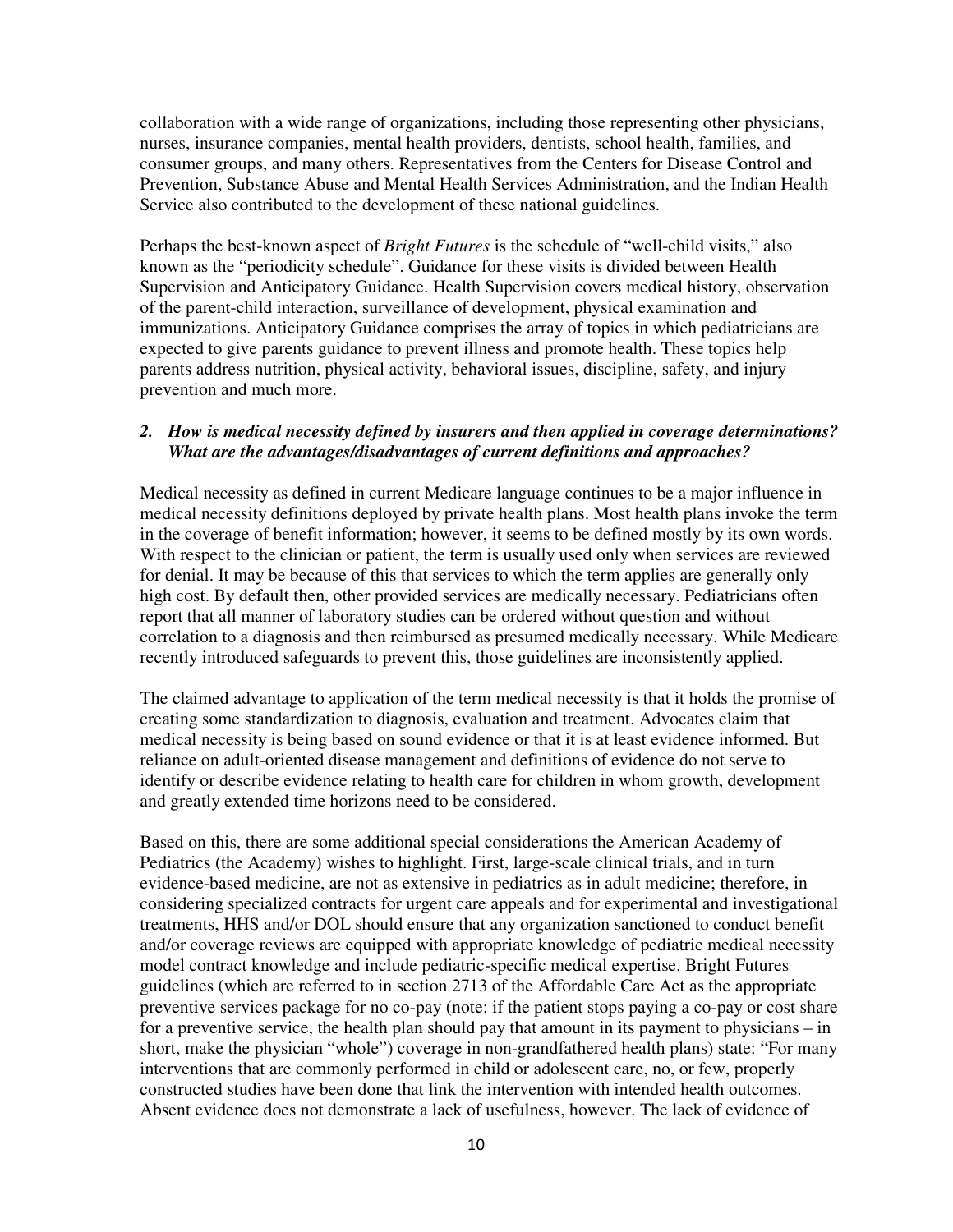effectiveness most often simply reflects the lack of study." Second, while the National Association of Insurance Commissioner's Uniform Health Carrier External Review Model Act (the Model Act) Section 8(H)(3) requires that appropriate health care professionals be consulted for external review, it is unclear whether pediatric expertise must be included. External reviewer criteria include having a scope of practice encompassing the service or treatment in question and having experience in managing patients with the condition under review. Though seemingly obvious, it is critical to appreciate the fact that children are not simply small adults. The standard of care for pediatric medicine can often differ significantly from that of adult medicine. For example, having treated an adult with diabetes, seizure disorder, or depression is markedly different from having treated a child with similar diagnoses. The AAP recommends that primary care and subspecialty pediatricians be involved in "medical necessity" decisions involving children.

The Academy has worked for decades to ensure that medical products used in children are studied in children. Two laws, the Best Pharmaceuticals for Children Act (BPCA) and the Pediatric Research Equity Act (PREA) are giant strides towards achieving this goal and nearly 400 drugs have been relabeled with pediatric information as a result of these laws. However, there is much more work to be done and information about the safety and efficacy of medical products in children lags far behind that for adults. As a result, many drugs, biologics, and medical devices are prescribed for off-label use by pediatricians.

Pediatric clinical interventions are less frequently tested in double-blinded, randomized controlled trials, though providers' clinical judgment deems them appropriate and/or necessary. Moreover, some products today that are cleared or approved by the Food and Drug Administration (FDA) for use in pediatrics are subsequently denied coverage under the auspices that the FDA-cleared or approved product is investigational or experimental. External reviews must adequately reflect the reality that children and adolescents require special consideration. We strongly recommend that pediatric primary care and subspecialty pediatricians be included in any external review process conducted by reviewing bodies authorized by the federal government.

Children are also disadvantaged in traditional medical necessity determinations because of the long-term impact of early interventions in their care. Insurance is a risk management science and one element of that science is time. Many pediatric benefits are only realized over a lengthy period of time and in the short term may not be considered medically necessary, e.g. speech or occupational therapy. This is another reason that habilitation, and not just rehabilitation, was so important

From an operational perspective, the Academy recommends that health plans describe the processes by which physicians and other health care professionals must provide justification for the medical necessity of health interventions they prescribe or order. Descriptions of these processes should include:

- How to provide clinical evidence supporting coverage of interventions that meet the needs of the individual child;
- How to incorporate appropriate pediatric medical or surgical specialty or expert opinion or testimony supporting coverage of interventions;

How to assist families or physicians who wish to appeal medical necessity denials; and,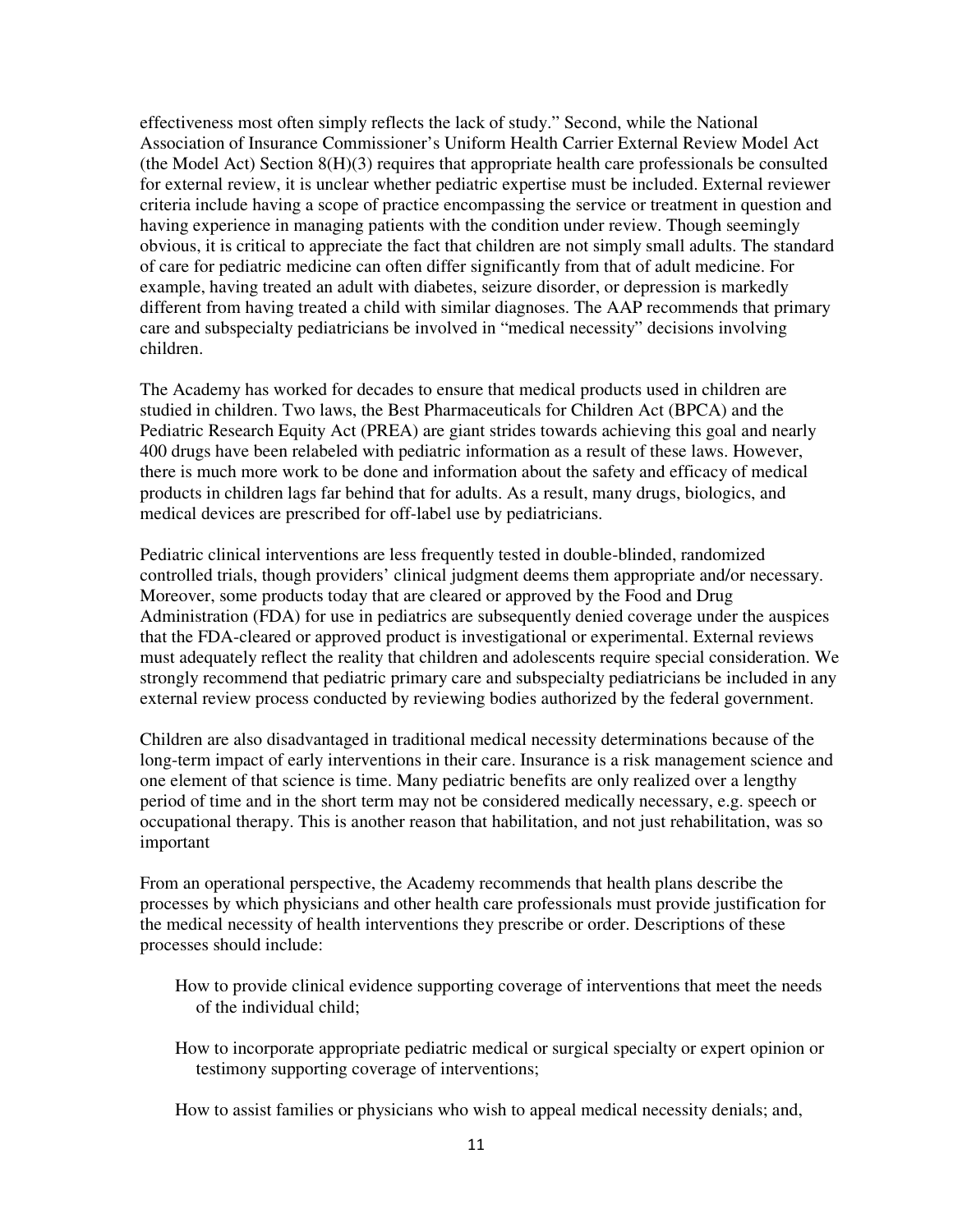How and when coverage decisions are made.

## *3. What criteria and methods, besides medical necessity, are currently used by insurers to determine which benefits will be covered? What are the advantages/disadvantages of these current criteria and methods?*

The Academy's current policy statement "Model Contractual Language for Medical Necessity for Children" should be consulted in designing a system to determine benefit coverage. http://aappolicy.aappublications.org/cgi/reprint/pediatrics;116/1/261.pdf

Beyond this policy statement, insurance is risk management. Any payout is considered a loss. Actuarial data is used to calculate the likelihood of any future event or expected cost, based on available data or historic data. Real costs can be predicted for healthy individuals and the likelihood of an anticipated need as well as for individuals with known medical conditions. Real costs and value of new treatments and technologies are difficult to predict as is their medical necessity. Fortunately for children, some of these will be covered and paid for as a benefit. In addition to medical necessity, consumer and purchaser demands influence the scope of benefits with or without regard to costs.

The Academy recommends that the "Early and Periodic Screening, Diagnosis, and Treatment" (EPSDT) program definition should serve as the medical necessity standard for all children. EPSDT requires states to assess a child's health needs through initial and periodic examinations and evaluations to assure that health problems are diagnosed and treated early, before they become more complex and costly. EPSDT also requires states pay for the treatment of those conditions. While health care must be made available to treat, correct or ameliorate defects and physical and mental illnesses or conditions discovered by the screening services, conditions need not be newly discovered during a screen. All conditions must be treated.

## *4. What principles, criteria and processes might the Secretary of HHS use to determine whether the details of each benefit package offered will meet the criteria of the requirements specified in the Affordable Care Act.*

The Secretary should recognize that children need different health services from adults. Far beyond the Bright Futures Guidelines, children need treatment for conditions found during routine periodic screens as outlined in the Bright Futures periodicity schedule. Medical necessity for children should also be different than it is for adults (as outlined in the AAP Model Medical Necessity Contract Language policy statement noted above) and no child should be denied prescribed treatment unless the review of the proposed treatment is conducted by pediatric experts. Evidence of the effectiveness of specific treatments in children is scant but improving, and no child should be hurt as a result of the lack of research in the pediatric population. This is another opportunity to link benefits for children to their ultimate adult health. Rather than viewing an insurance payment as a "cost," it should be considered an investment in lifelong health, with the potential to save considerable health-care dollars over the lifespan.

Moreover, the generally accepted medical principles of autonomy, beneficence, non-malfeasance and justice should guide all plans in offerings to health care purchasers. Children need care that is safe and of the highest quality – two ingredients that are essential in the design of essential benefits.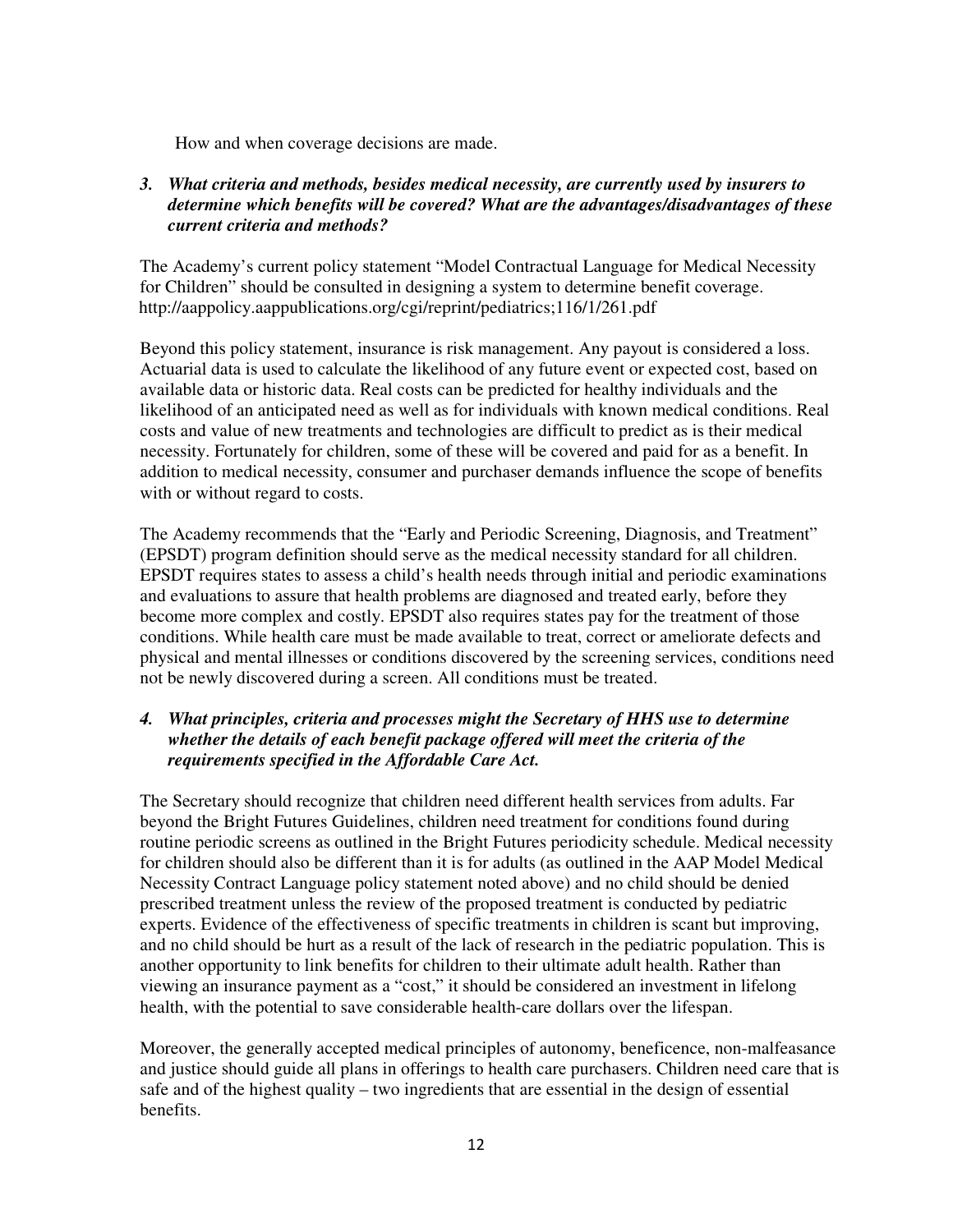#### *5. What kind of limits on specific or total benefits, if any, could be allowable in packages given statutory restrictions on lifetime and annual benefit restrictions? What principles and criteria could/should be applied to assess the advantages and disadvantages of proposed limits?*

One factor directly affecting the high cost of care is that the current system may at times be biased towards individual preferences and idiosyncrasies e.g. the desire for proprietary vs. generic drugs. The following criteria could be used to assess the advantages/disadvantages of proposed limits:

The elimination of duplicate services and medical supplies would be an example of one benefit limitation.

Resources are limited. In the adult population, consideration could be given to provision of basic services accessible to all but upgraded services would come at a cost not unlike automobile purchases e.g. basic versus customized wheelchairs. However, this should not apply to children whose needs change throughout their life course trajectory; particularly so for children with special health care needs. As an example, a child should never be limited to one wheelchair per life because their bodies grow. In fact, children's hospitals often keep banks of wheelchairs of different size as private insurance often fails to recognize the unique developmental needs of children.

Services should be diagnosis specific, and consideration should be given to expectation for period of use.

There should be no limits on evidence-informed interventions that support growth and development.

*6. How could an "appropriate balance" among the 10 categories of essential care be determined so that benefit packages are not unduly weighted to certain categories? The ten categories are: ambulatory patient service; emergency services; hospitalization; maternity and newborn care; mental health and substance use disorder services, including behavioral health treatment; prescription drugs; rehabilitative and habilitative services and devices; laboratory services; preventive and wellness services and chronic disease management; pediatric services, including oral and vision care.* 

The Secretary could analyze the current ratio of these service areas, one to the other, as they occur in today's market place. This could be highly problematic for children, however, as they consumer far fewer resources than do adults in the US health system. The resources necessary for preventive care, chronic care, mental health care and full pediatric services for children with special healthcare needs and habilitative needs must be included in any weighing or analysis.

*7. How could it be determined that essential benefits are "not subject to denial to individuals against their wishes" on the basis of age, length of life, present or predicted disability, degree of dependency or quality of life? Are there other factors that should be determined?* 

According to Dan Brock, PhD in his paper "Children's Right to Health Care," the issue of defining just standards and procedures for health care so that resource allocation can be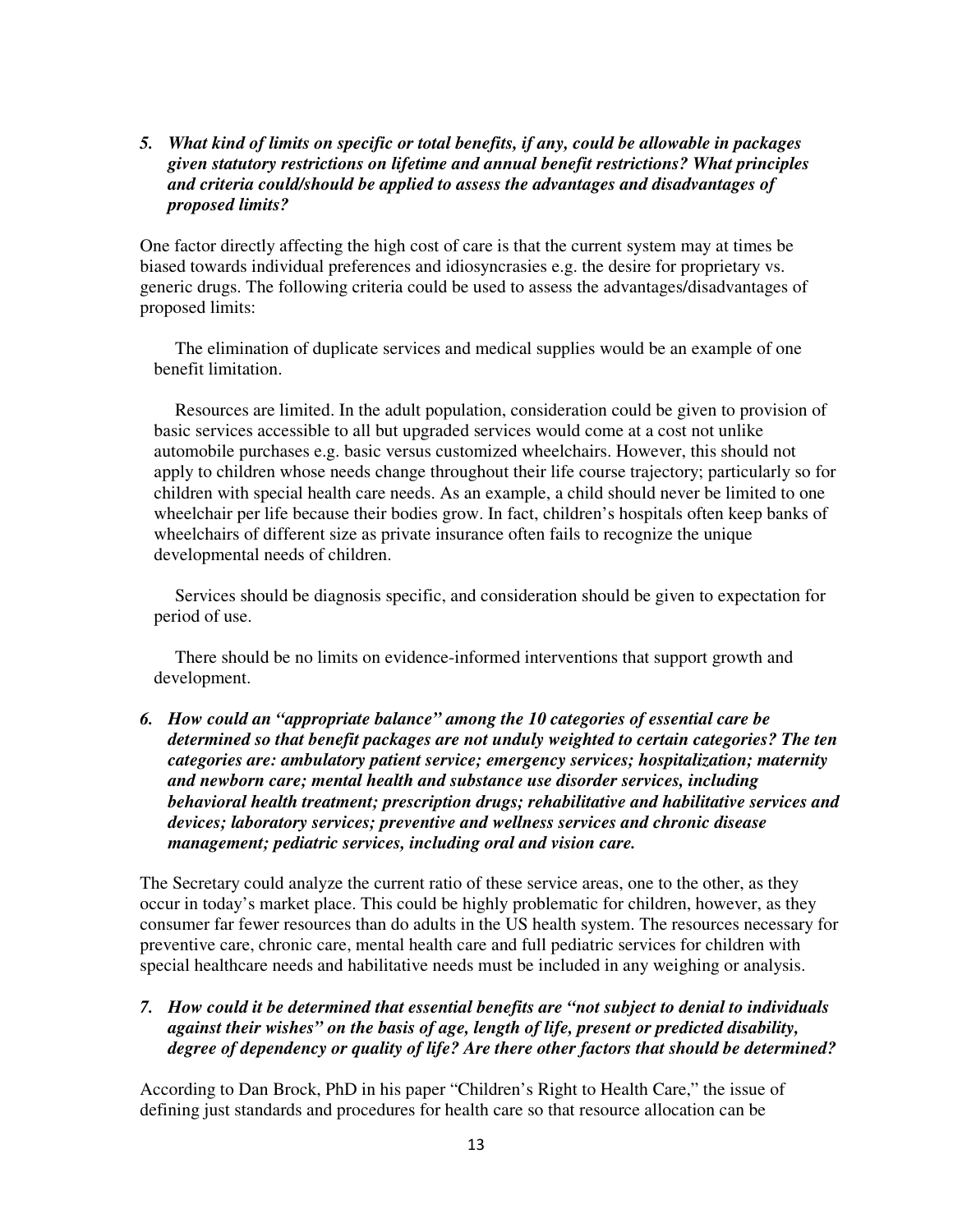determined are complex and difficult. These procedures and standards depend on creating and applying medical necessity terminology in the decision-making process. In the experience of pediatricians, the term "medical necessity" is often used as a cover for benefits denial, and pediatricians report that medical necessity is used and applied in an arbitrary and capricious manner and is rife with ambiguity. It might be assumed that children would benefit if the health insurance industry uses tools such as cost-effectiveness and cost-benefit analysis to aid in decision-making. But even these tools lead to subjective results, and should not be relied upon solely. Often the cost-effective analysis and/or cost-benefit analysis become tools of choice in determining the structure of and access to health care services. Both are fraught with risk when applied to children's health care. For example, since many benefits of health interventions for children are lifelong benefits or occur only later in children's development, those benefits will be assigned progressively less value if the window of time for analysis of impact is too brief.

Of significant importance for children is the complex issue of end of life care. In the US, more money is spent on health care in the last 90 days of life than any country in the world. The system should clearly have in place advance directives for all persons beyond the age of majority, and in their absence a state-specific "default" advance directive that can be implemented when signed by one family member and a state designated agent. Too often life is sustained because "it can be", without sufficient regard for the patient's well being, for fear of medical liability, or because of family discord. Hospice and palliative care service philosophy needs to be incorporated more clearly into chronic disease management. Again the system needs to incorporate more widespread use of an electronic health record, diagnosis specific treatment prescriptions, and encouragement of palliative care measures within the hospital as well as the home care environment.

#### *8. How could it be determined that essential health care benefits take into account health care needs of diverse segments of the population, including women, children, persons with disabilities and other groups?*

Children and Youth with Special Health Care Needs (CYSHCN) are this country's most vulnerable population and any system that values their contributions and lives must be established to ensure essential health benefits are designed with their needs in mind. These children must be remembered. The federal Maternal and Child Health Bureau (MCHB) defines children with special health care needs as those who have or are at increased risk for a chronic physical, developmental, behavioral, or emotional condition and who also require health and related services of a type or amount beyond that required by children generally. As pediatricians treat increasing numbers of children with chronic illnesses, they will more frequently face management of end-of-life issues. Thus, it is imperative that structures to establish the essential benefit package also incorporate considerations of how to provide appropriate levels of service specific to palliative, hospice, and home care.

Additionally, children cannot advocate for their own interests, and thus the Academy would urge that an ombudsman system that has access to electronic health records, registries and other tools and that fully understands the guidelines for care as well as the limitations of current treatment modalities should be established to work in conjunction with health care providers to facilitate the needs of these many individuals. The needs of CYSHCN also speak to the need to form smaller, targeted advisory committees for maternal and child health and other more vulnerable populations. These committees should have representation from both clinicians and families. Families are at the center of a child's life, and learning about the family experience of care and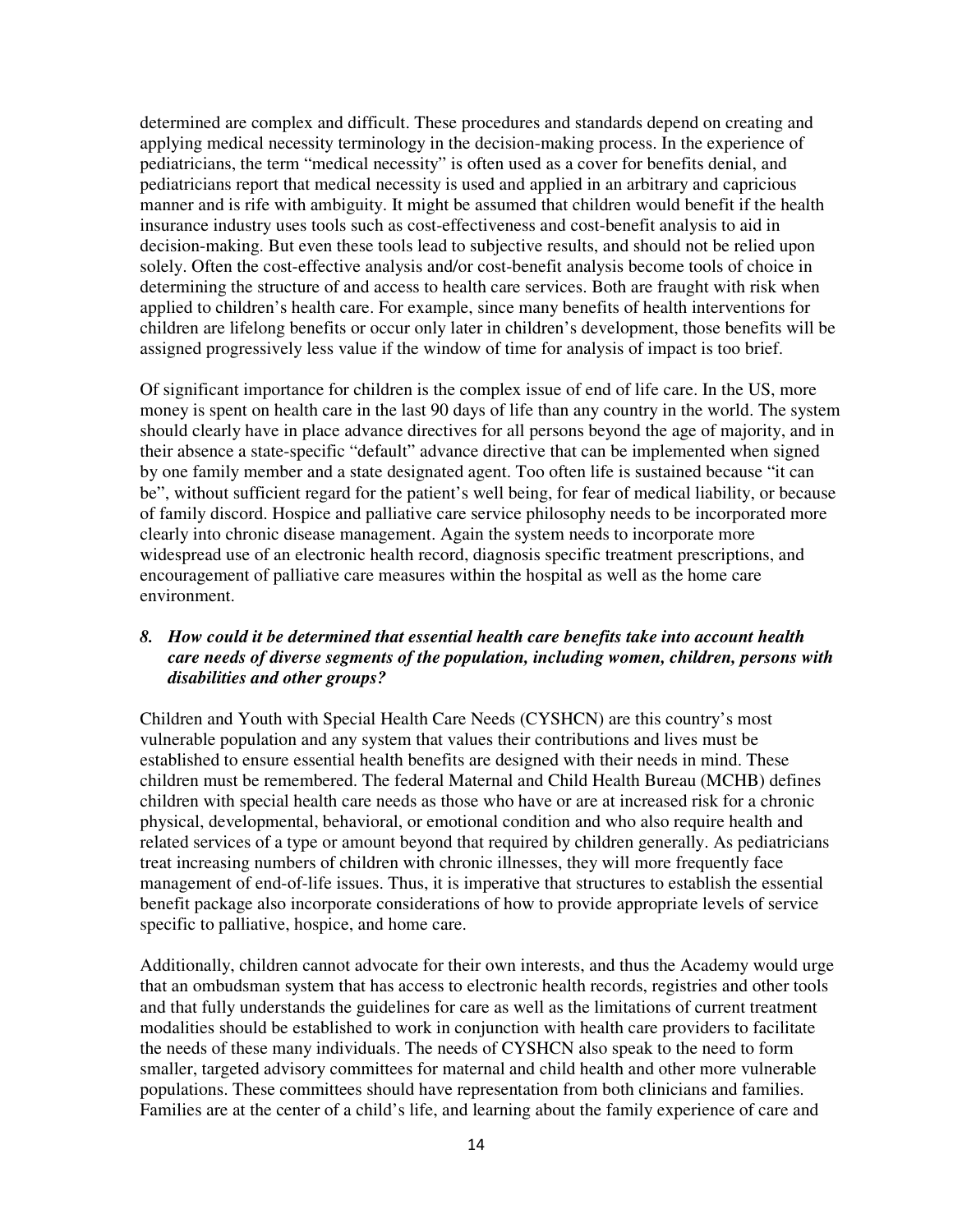the family's needs are critical in developing health care benefits that are "essential" – and may be surprisingly inexpensive yet impactful in their lives - to preserving and promoting a child's health and welfare.

## *9. By what criteria and method should the Secretary evaluate state mandates for inclusion in a national essential benefit package? What are the cost and coverage implications of including current state mandates in requirements for a national essential benefit package?*

The Academy believes that all children deserve Early and Periodic Screening, Diagnosis and Treatment, Bright Futures preventive services and the medically necessary services their pediatrician determines that they need. If state mandates do not require state-based insurance to include these services, they should be changed to do so.

The common response to this position is that the cost of providing medically necessary services in private plans would be prohibitive. But children are low cost and represent just a small fraction of overall US health care expenditures, including those for CYSHCN. In the context of medical necessity for children, this analysis should be conducted with a lens toward the pediatric population apart from adult costs. However, separating children from adults ignores the fact that each adult was once a child. His or her current health status has been determined, to a large degree, by the adult's health status as a child. Consequently, investment in optimal child health has tremendous cost-savings potential. The cost of adding children to a family's insurance is absorbed by the insurance company and not passed on to the family in most instances. This is because insurers hope to add children to risk pools because of their relative lack of cost and balancing impact versus adults in the risk pool. Allowing children to have equal weight in terms of cost would clearly lead to allowing CYSHCN to get the services that are needed. Children should be able to access the medically necessary services that their pediatrician indicates if they are covered by any insurance in the United States.

## *10. What criteria should HHS use in updating the essential package? How should these criteria be applied? How might these criteria and methods be tailored to assess whether: (1) enrollees are facing difficulty in accessing needed services for reasons of cost or coverage, (2) advances in medical evidence or scientific advancement are being covered, (3) changes in public priority are being identified through public input and/or policy changes at the state or national level?*

The ACA already tasks the Secretary with overseeing the creation of a body that manages and responds to queries from the public regarding insurance. We would also urge that a structure be established to field questions from physicians and physicians' offices. Physicians and physicians' offices deal with many more insurance questions than the average consumer and advocate for their patients' interests with insurers. Another option is to develop and implement a consumers' report function whether it be by direct survey or an on-line tool.

There should also be a regular commitment to a structured and periodic review of the benefit plan to ensure it reflects changes in clinical science. The Secretary in conjunction with an Advisory Committee with strong pediatric representation should be empowered to make changes in the benefit package to make the process more expedient. It is instructive that a prescription drug benefit took almost forty years to establish in Medicare. Structures to modify new, improve existing and retire outmoded benefits should be much more nimble. These changes must be vetted through a public comment process. It is critical to elicit the expert input of primary care